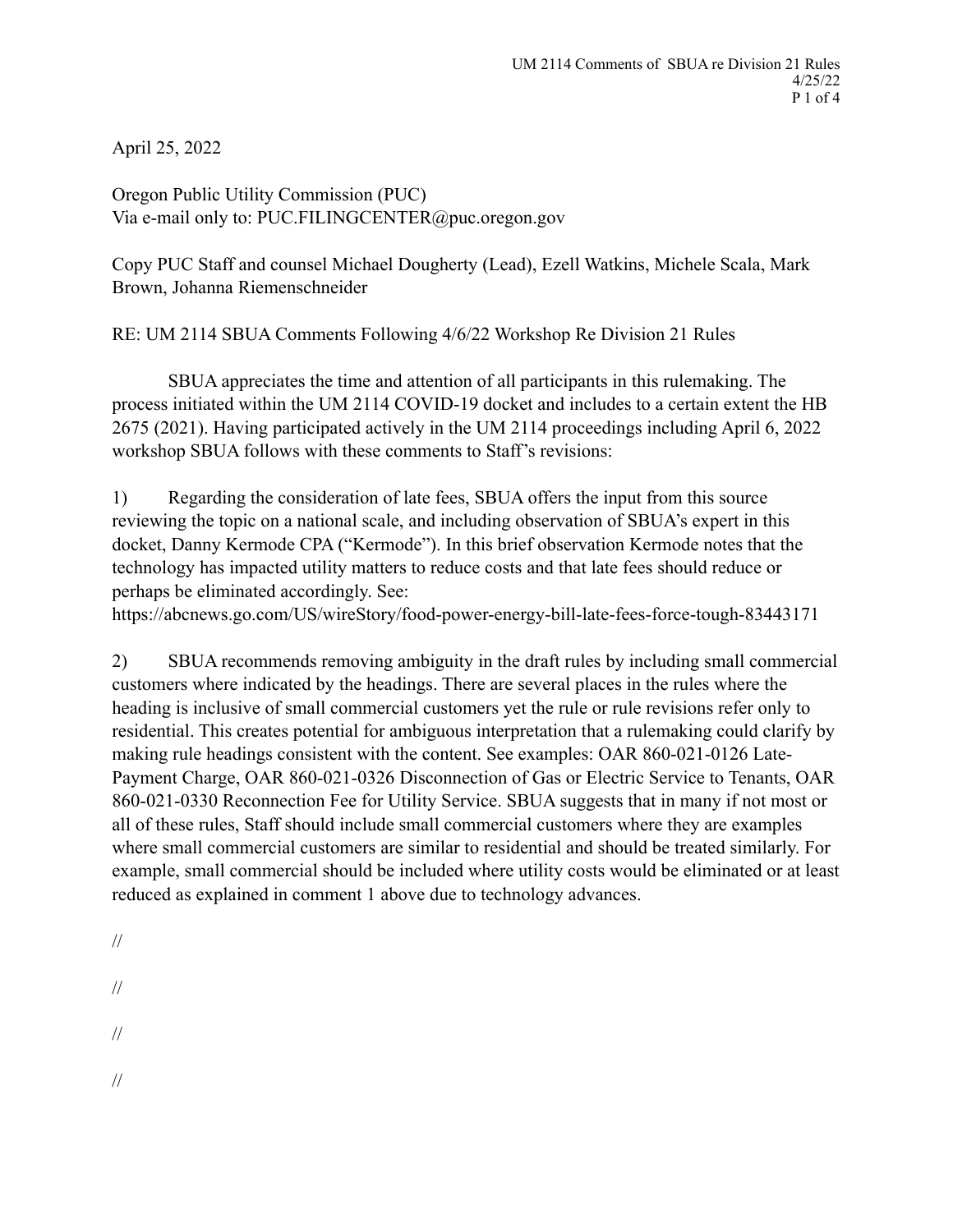<span id="page-1-3"></span>3) SBUA is concerned about how Staff portrays data regarding small commercial arrearages and renews its request for a workshop on small commercial customers[.1](#page-1-0)

<span id="page-1-4"></span>Rather than swallowing the small commercial arrearage data in a general average as Staff does in its charts on pages 18 and 34<sup>2</sup>[,](#page-1-1) SBUA recommends focusing on these persistent arrearages to review how to deal with them fairly and reasonably, and in so doing also to potentially gain very helpful insight on implementing HB 2475 (2021). SBUA proposes that a workshop to discuss this data would be worthwhile given the focus on low income residential customers in UM 2114 and the substantial Commission work implementing HB 2475 which identifies specific focus on "environmental justice communities". See Section 5, HB 2475 (2021).

<span id="page-1-5"></span>In addition to the observations submitted by expert Danny Kermode CPA previously in this docket[,](#page-1-2) $3$  SBUA offers an observation regarding  $90+$  day arrearages at this time, with one year of zip code data from UM 2114 reporting. Compiling from these publicly available sources, SBUA observes specific zip codes of persistent arrearages and also SBUA observes potential for correlation between areas of high level of EPA environmental justice factors and higher arrearage amounts. Specifically, after one year of data collection zip codes where these businesses are 90+ days in arrearsThe following charts depict the following:

SBUA includes with these comments two charts including data submitted by the utilities. Chart 1 shows the zip codes with the top three arrearages of small commercial customers and the number of those customers for each utility. Chart 2 shows the zip codes with the top arrearage amounts and the number of those customers in the City of Portland and a few specific areas including Beaverton and the central Coast. In both charts those zip codes depicted are correlated with locations as found in U.S. Environmental Protection Agency Environmental Justice mapping providing the environmental justice factors present in each location. NOTE: Each chart includes links to all sources of data for transparency and ready review.

<span id="page-1-0"></span><sup>&</sup>lt;sup>1</sup> See other requests for such workshop: Comments of Oregon Restaurant and Lodging (ORLA): [https://](https://edocs.puc.state.or.us/efdocs/HAC/um2114hac131512.pdf) [edocs.puc.state.or.us/efdocs/HAC/um2114hac131512.pdf](https://edocs.puc.state.or.us/efdocs/HAC/um2114hac131512.pdf) (and also ORLA Comments filed on 5/13/21); Comments by Marko Cook, Phoenix, Oregon filed 7/28/22, https://edocs.puc.state.or.us/efdocs/HAC/ um2114hac11447.pdf; Comments by Ron White, BESThq LLC, filed 5/12/21, https://edocs.puc.state.or.us/efdocs/ HAC/um2114hac163115.pdf; Comments filed by Benefit Corporations for Good, filed 6/3/21 https:// edocs.puc.state.or.us/efdocs/HAC/um2114hac163426.pdf; Comments by James Parker, Community Chamber Coalition of Oregon, filed 5/13/21 https://edocs.puc.state.or.us/efdocs/HAC/um2114hac121514.pdf

<span id="page-1-1"></span><sup>&</sup>lt;sup>[2](#page-1-4)</sup> AR 653/UM 2114: Staff's Revised Division 21 rules based on Joint Utilities, Joint Advocates, SBUA, DOJ, and Staff reviews, filed 3/23/22, pp 18 & 34 [https://edocs.puc.state.or.us/efdocs/HAH/](https://edocs.puc.state.or.us/efdocs/HAH/um2114hah174223.pdf) [um2114hah174223.pdf](https://edocs.puc.state.or.us/efdocs/HAH/um2114hah174223.pdf) (Last accessed 4/25/22).

<span id="page-1-2"></span><sup>&</sup>lt;sup>[3](#page-1-5)</sup> Comments of Danny Kermode CPA filed in UM 2114 COVID-19 Impacts on utility customers, Exhibit 1 to SBUA Comments filed 11/5/21. https://edocs.puc.state.or.us/efdocs/HAC/um2114hac134039.pdf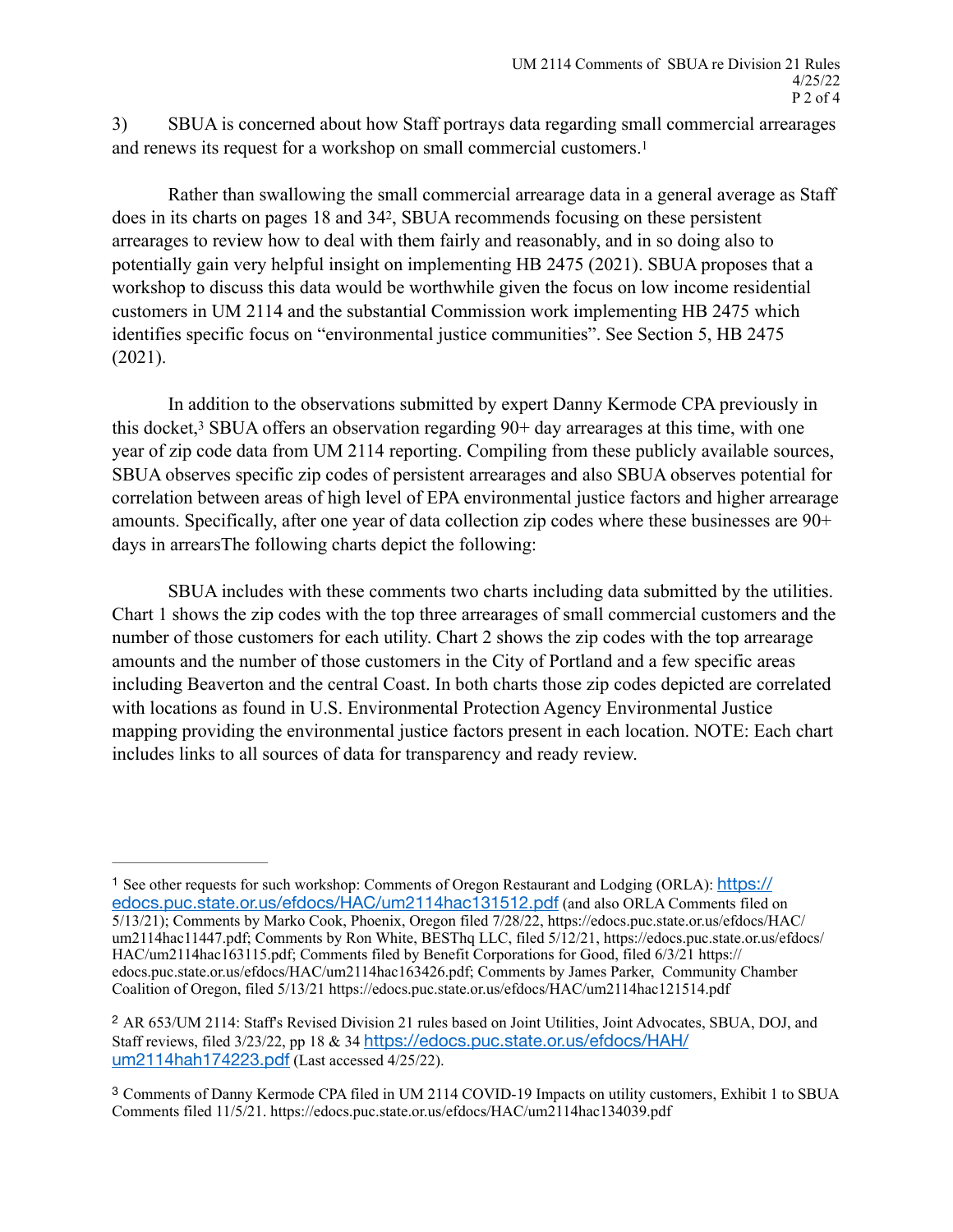4) SBUA comments that Staff's remarks regarding the availability of assistance to small business customers lacks important meaningful information such as the number of businesses seeking relief compared to the number of businesses successfully accessing relief, not to mention that such efforts are generally beyond the scope of usual small business operations.[4](#page-2-0)

<span id="page-2-1"></span>Respectfully submitted,



Guillermo Castillo guillermo@utilityadvocates.org

& Diane Henkels [diane@utilityadvocates.org](mailto:diane@utilityadvocates.org)

<span id="page-2-0"></span><sup>&</sup>lt;sup>[4](#page-2-1)</sup> See Staff Comments, supra Note 1, pp 18 & 34.